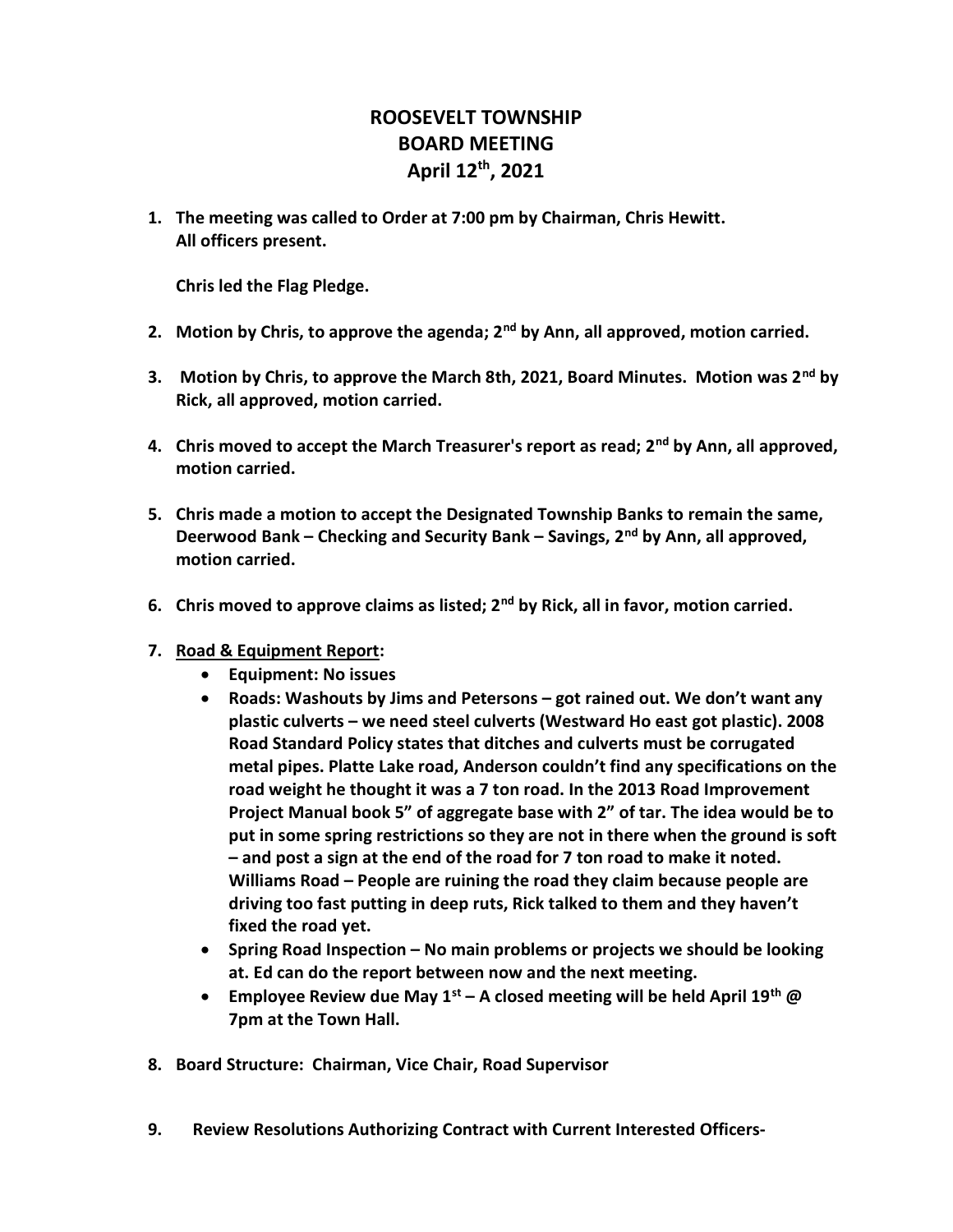#2017-04-10C-Chris Hewitt; #2017-04-10D-Ann Stafford; #2017-04-10E-Rick Hennes; #2020-07-13 -Bonnie Orton; #2020-05-11 -Breanna Cielinski

Work for the Township outside of the regular Board Meeting at \$15 per hour-directly providing the service as an employee of the Township.

10. Review Spending Limits – Resolution #2017-05-08

| Maintenance Employee----------------------------------\$ 1,000.00 |  |
|-------------------------------------------------------------------|--|

- 11. Compensation for Town Officers Review Resolution #2017-04-10A
- 12. Reimbursed Expenses for Town Officers Review Resolution #2017-04-10B 2021 Mileage Rate - \$.56 per mile
- 13. Motion for Election Judge Pay
- 14. Designate Town Attorney Current: Couri & Ruppe, PLLP
- 15. Designated Fund amounts for 2022 Levy of \$230,000 voted at Annual Meeting:

| 2022 Levy:                       |             |  |
|----------------------------------|-------------|--|
| <b>GENERAL FUND</b>              | 50,000<br>Ś |  |
| <b>ROAD &amp; BRIDGE FUND</b>    | Ś<br>67,000 |  |
| <b>RECYCLING FUND</b>            | Ś           |  |
| <b>FIRE PROTECTION FUND</b>      | 20,000<br>ς |  |
| <b>NEW EQUIPMENT/GRAVEL FUND</b> | Ś<br>1,000  |  |
| GO BOND SERIES 2013-A FUND       | 50,000<br>Ś |  |
| <b>TAX ABATEMENT FUND</b>        | Ś<br>42,000 |  |
|                                  |             |  |
|                                  | S230.000    |  |

Chris makes a motion to put \$50,000 in the General Fund  $2^{nd}$  by Rick, all approved, motion carried.

Chris makes a motion to put \$67,000 in the Road & Bridge Fund,  $2<sup>nd</sup>$  by Ann, all approved, motion carried.

Chris makes a motion to put \$0 in the Recycling Fund  $2^{nd}$  by Ann, all approved, motion carried.

Chris makes a motion to put \$20,000 in the Fire Protection Fund  $2^{nd}$  by Rick, all approved, motion carried.

Chris makes a motion to put \$1,000 in the New Equipment/Gravel Fund  $2^{nd}$  by Rick, all approved, motion carried.

Chris makes a motion to put \$50,000 in the Go Bond Series 2013-A Fund  $2^{nd}$  by Ann, all approved, motion carried.

Chris makes a motion to put \$42,000 in the Tax Abatement Fund 2<sup>nd</sup> by Rick, all approved, motion carried.